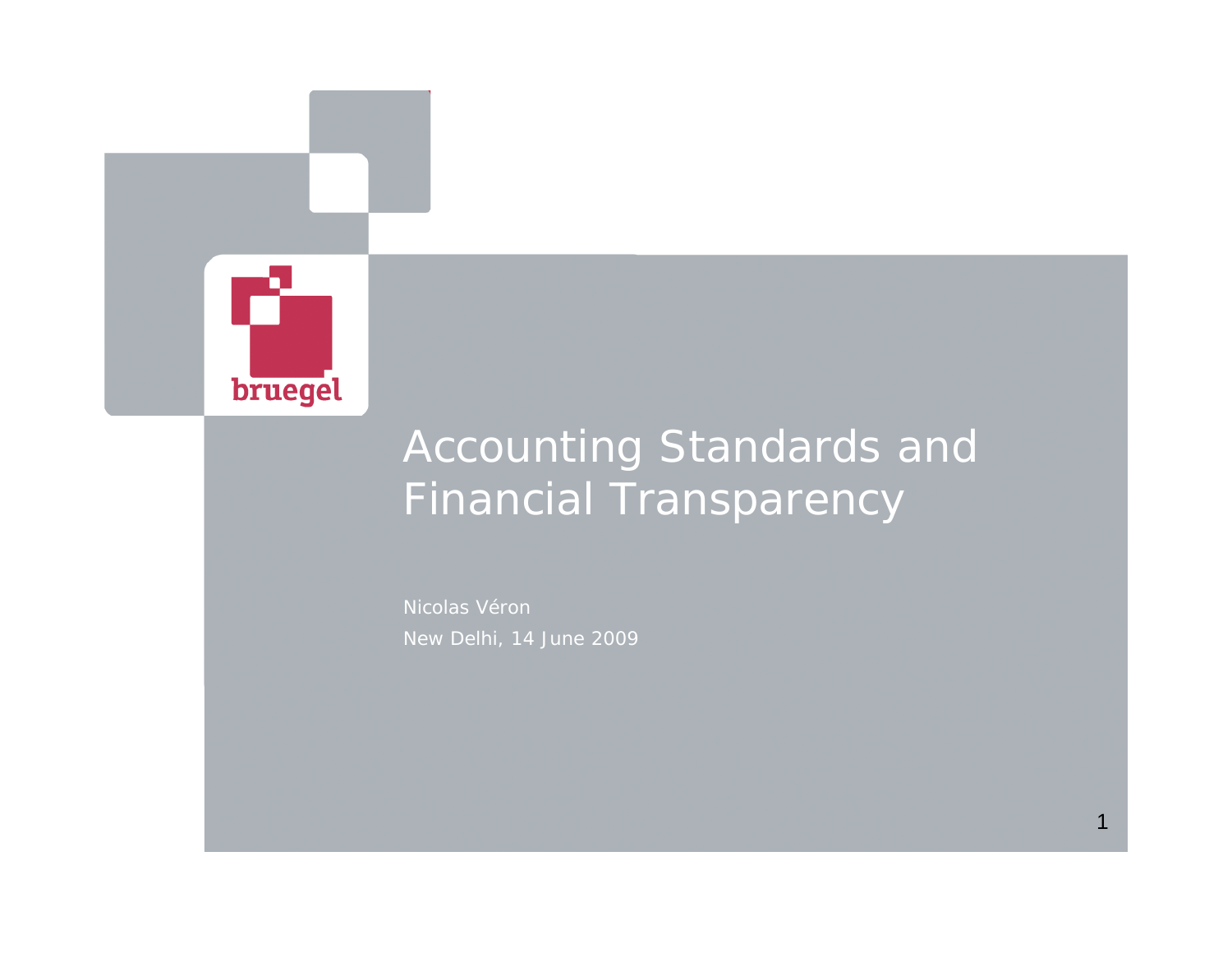# **Accounting on the Global Agenda**

### $\blacksquare$ **The Fair Value Discussion**

- Pro-cyclicality / illiquid markets; link with capital regulations
- Adjustments by standard-setters under political pressure
	- ¾ IASB: Reclassifications (Oct 2008), Financial Instruments (Jul 2009)
	- ¾ FASB: Impairments (Apr 2009), Financial Instruments (Jul 2009)
- Rifts among regulators:
	- ¾ prudential (stability) vs securities (transparency)?
	- ¾ BIS input

#### $\blacksquare$ **The Governance Discussion**

- Monitoring Board: outlined 2007, implemented 2009
- Members: IOSCO (Global+Emerging), SEC (US), EC (EU), FSA (JP) + BIS as observer
- 'Constitution Review Part 2', ongoing
- Change in funding model: companies  $\rightarrow$  countries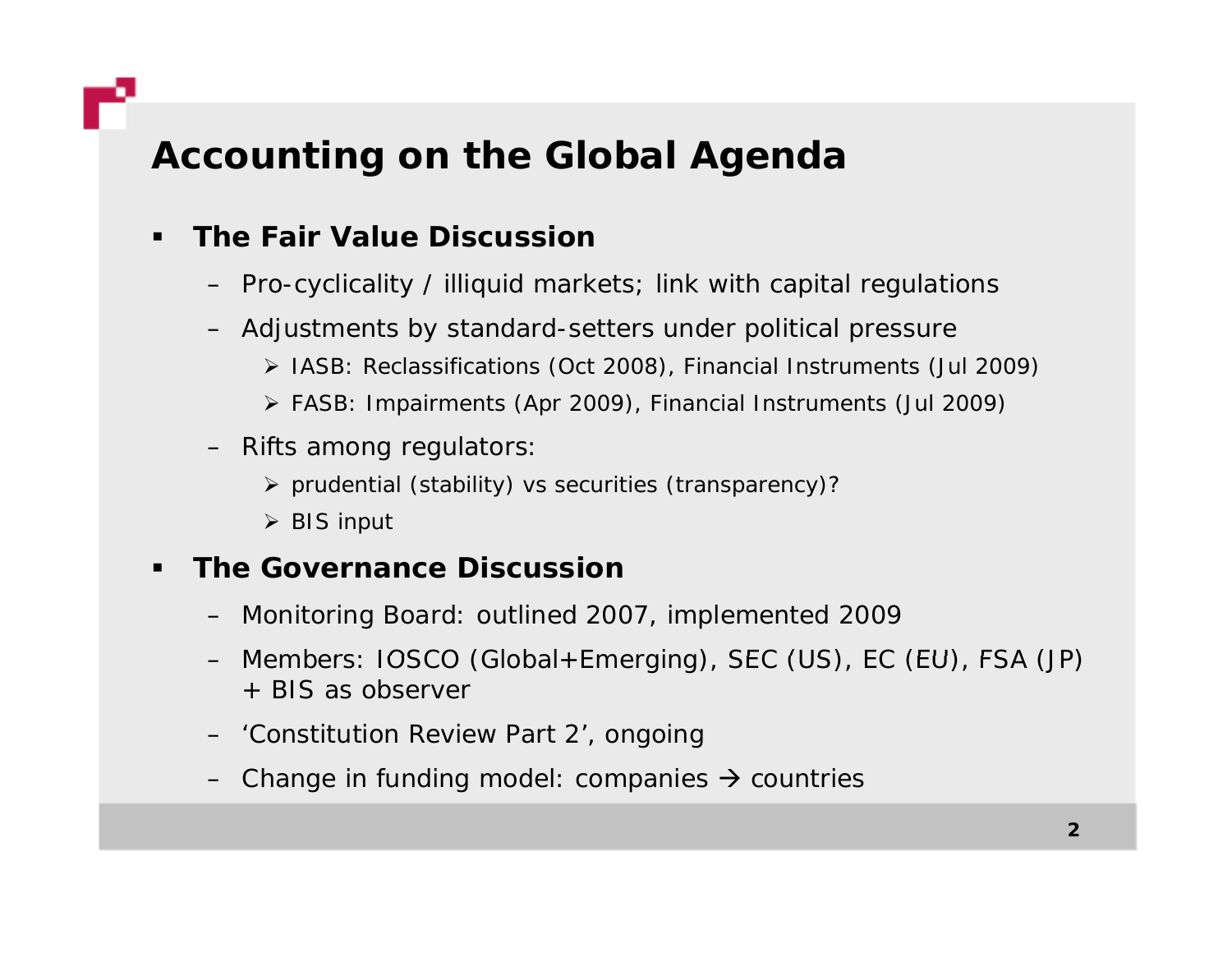### **The European Situation**

#### $\blacksquare$ **Europe endorsed IFRS in 2000-02**

- Internal harmonisation
- Level playing field with US
- Leadership effect

*"The European Union's decision to adopt an internationally recognised set of standards, rather than create a uniquely European accounting system, provided the necessary encouragement for other countries to adopt a similar approach"*

David Tweedie, Testimony to the US Senate, 24 October 2007

#### $\blacksquare$ **Second thoughts**

- $-$  IASB is independent: ie, not responsive to EU specific interests
- Endorsement process gives limited leverage
- Lack of Commission clout and direction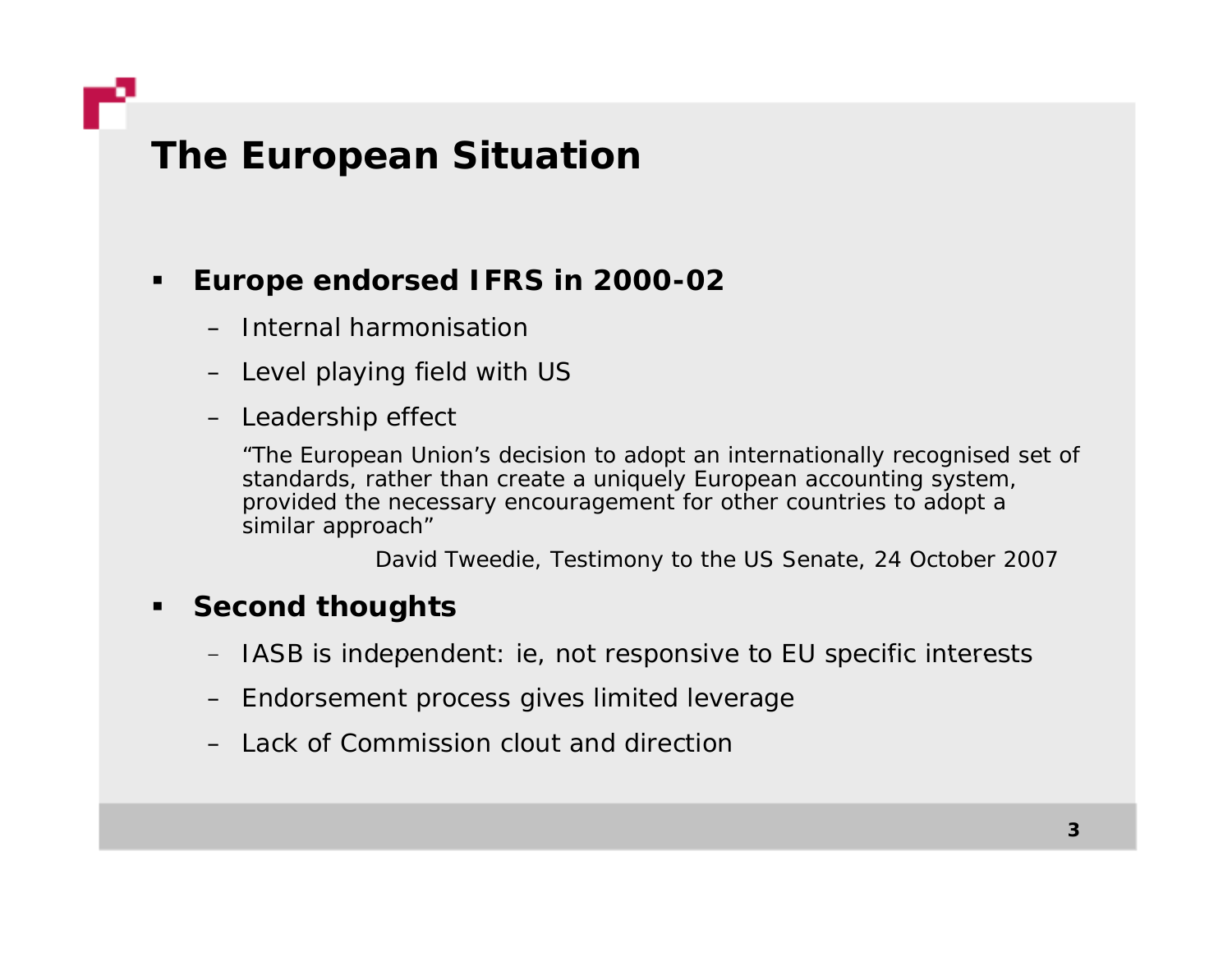### **The US Situation**

#### $\blacksquare$ **Nov 2007 elimination of reconciliation with US GAAP**

– Aug 2009: 137 out of 1000+ foreign registrants have chosen IFRS

#### $\blacksquare$ **Nov 2008 consultation on 'Roadmap'**

#### $\blacksquare$ **IAS d d d f di SB Independence and funding**

*"When it comes to international accounting standards, it's critical that these standards are converged in a way that does not kick off a race to the bottom.* 

*"American investors deserve and expect high standards of financial reporting, transparency, and disclosure -- along with a standard-setter that is free from political interference and that has the resources to be a strong watchdog.* 

*"At this time, it is not apparent that the IASB meets those criteria, and I am not*  prepared to delegate standard-setting or oversight responsibility to the IASB."

Mary Schapiro's written response to US Senator Carl Levin, January 8, 2009

#### $\blacksquare$ **Cost of transition / crisis context**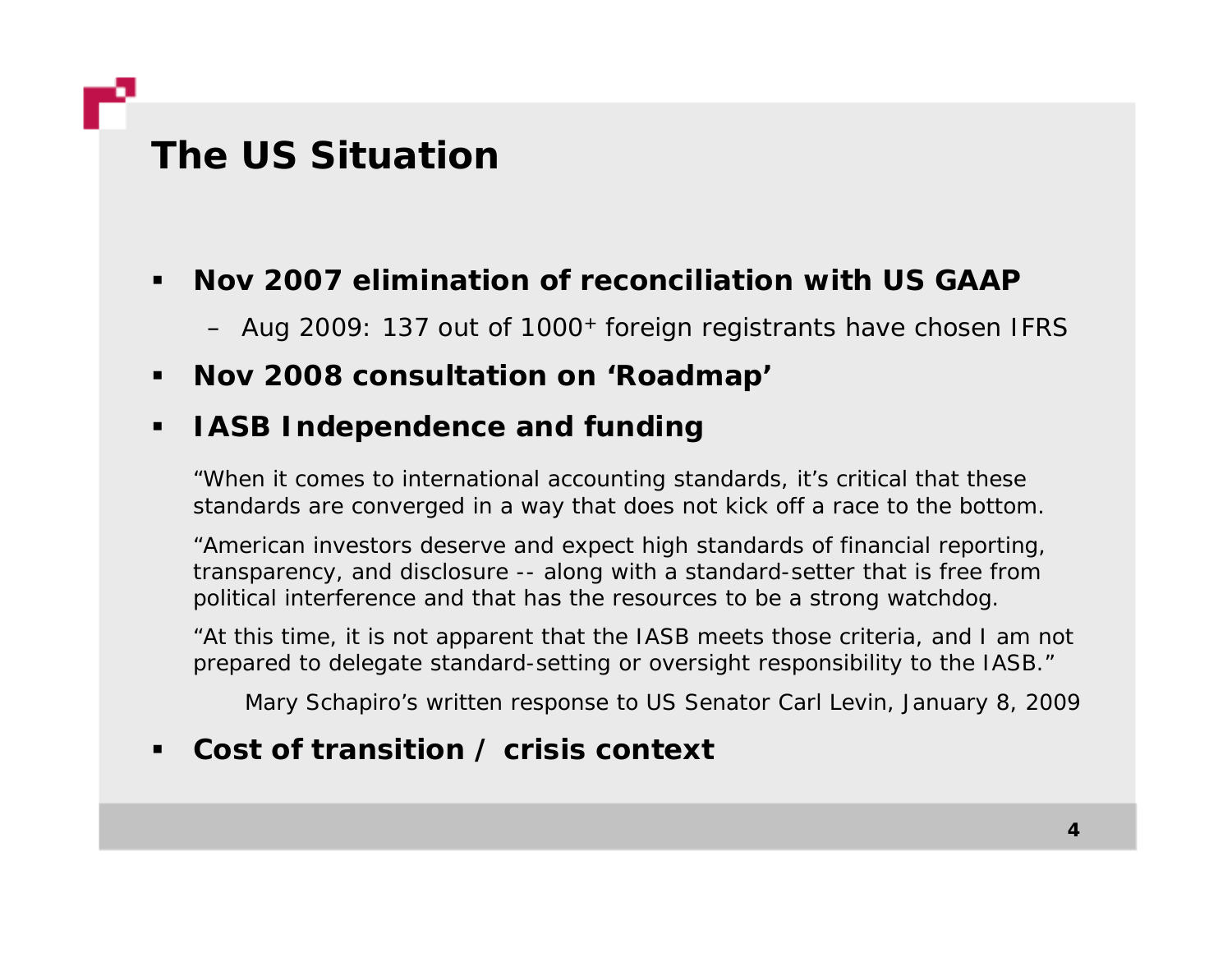### **The Asia / BRICs Situation**

- $\blacksquare$ **India: IFRS mandatory for FYs from 1 Apr 2011**
- $\blacksquare$ **China: new standards close to IFRS since 2007**
- $\blacksquare$ • Japan: voluntary adoption, convergence, decision in 2012
- $\blacksquare$ **Korea: IFRS mandatory for FYs from 2011**
- $\blacksquare$ **Brazil: IFRS mandator y for FYs from 2009**
- $\blacksquare$  **Lagging involvement in the Governance debate**
	- First Chinese IASB Member (Zhang WeiGuo) appointed July 2007
	- First Indian (Prabhakar Kalavacherla) appointed January 2009
	- China, India not yet permanently represented in Monitoring Board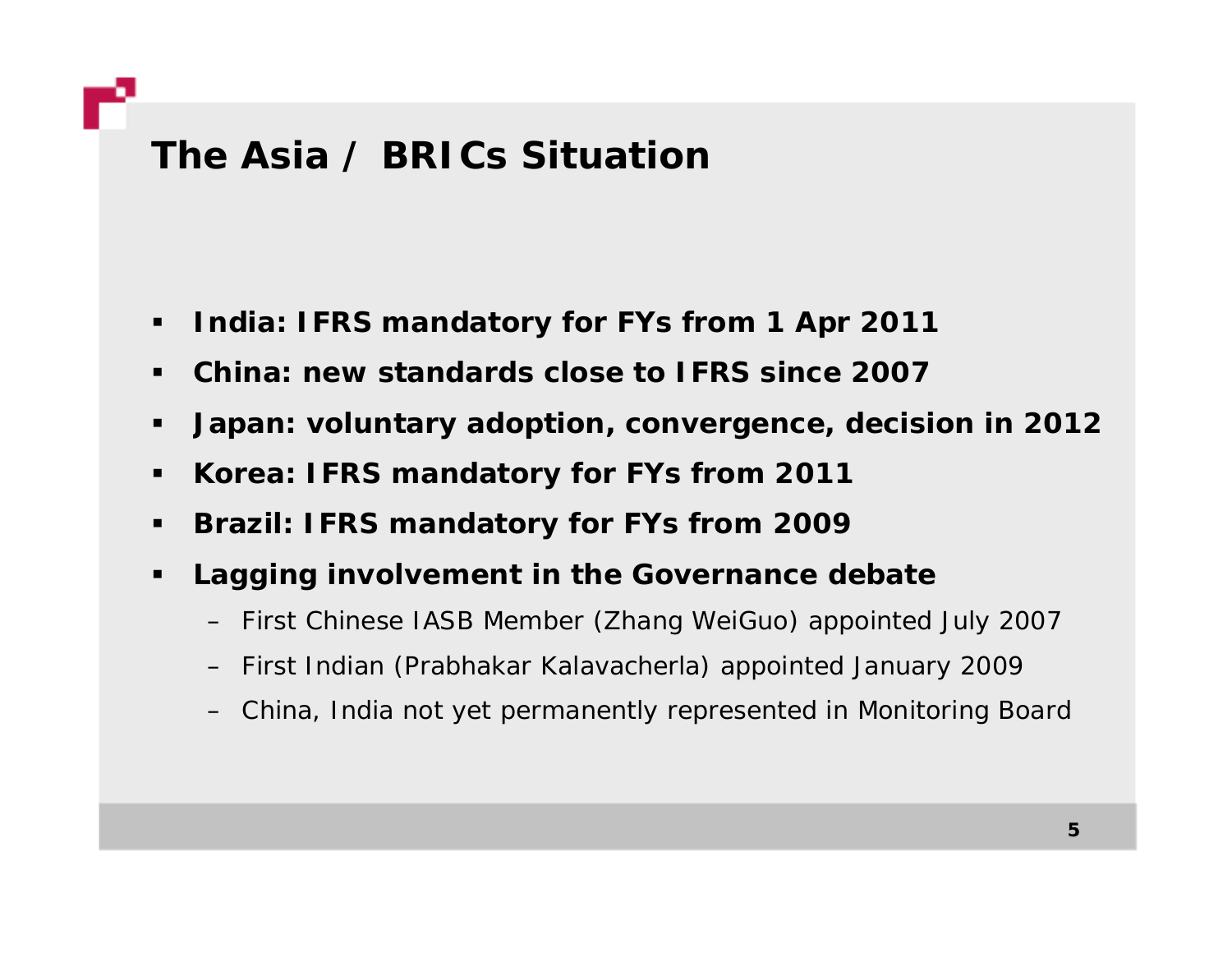## **Choices for the IASB & Foundation**

#### $\blacksquare$ **Governance Reform**

- Mandate, funding, stakeholders
	- ¾ Does the IASB work for governments, users, both?
	- ¾ Independence at stake = purpose of the organisation

#### $\blacksquare$ **Public strategy and outreach**

– Role / skills of IASB & Trustees

#### $\blacksquare$ **Implementation and enforcement?**

- Who provides guidance (''rules'')?
- European Chief Accountant?

#### $\blacksquare$ **Alternative scenarios**

- Global duopoly but looks unstable
- Regional fragmentation
- Competing global standard-setter